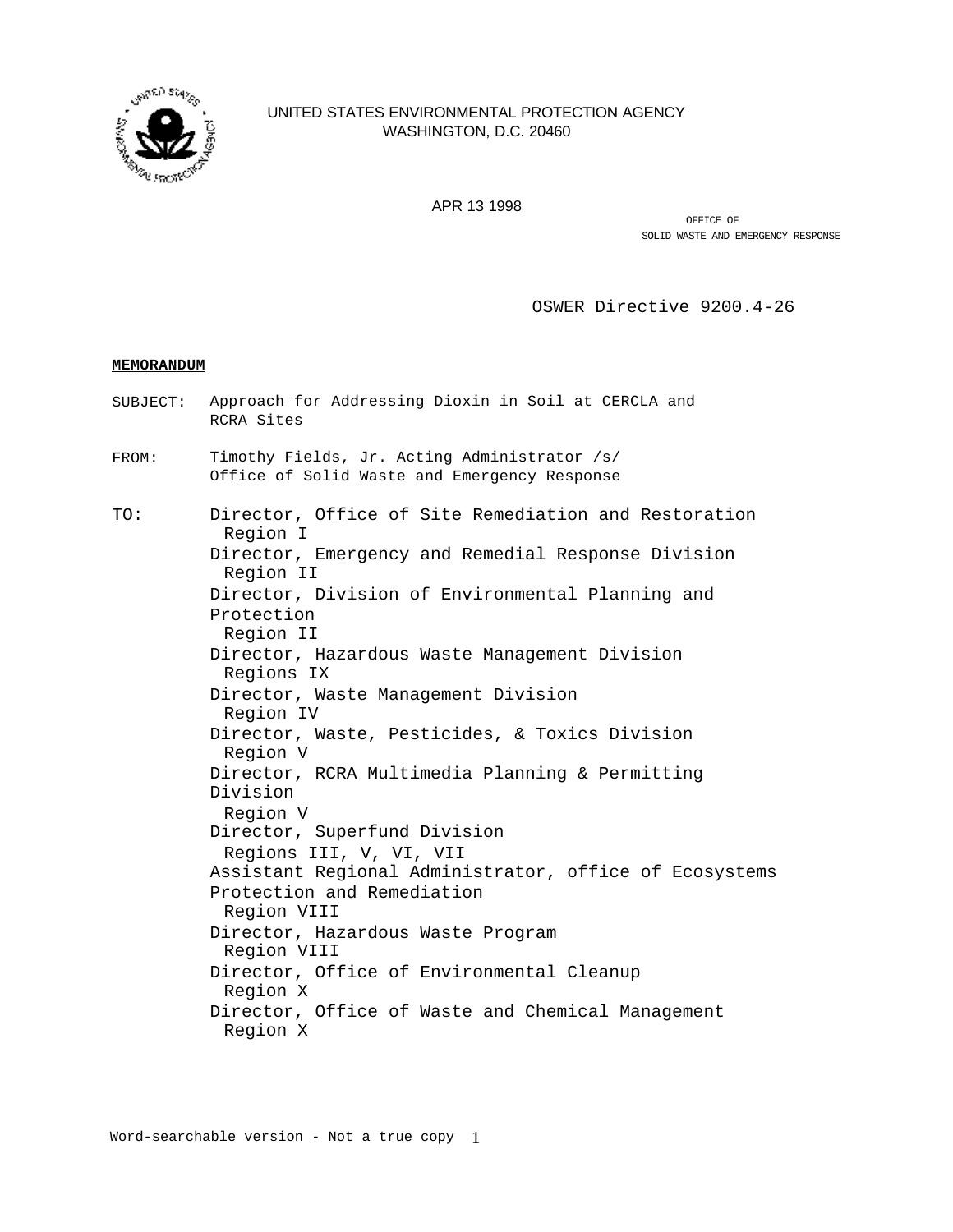# **PURPOSE**

The purpose of this Directive is to recommend preliminary remediation goals (PRGs) or starting points for setting cleanup levels for dioxin in soil at Comprehensive Environmental Response, Compensation and Liability Act (CERCLA) and Resource Conservation and Recovery Act (RCRA) corrective action sites. These recommended levels are to be used pending the release of the U.S. Environmental Protection Agency (EPA) comprehensive dioxin reassessment report and cross-program assessment of the impacts of the report. One ppb (TEQs, or toxicity equivalents) is to be generally used as a starting point for setting cleanup levels for CERCLA removal sites and as a PRG for remedial sites for dioxin in surface soil involving a residential exposure scenario. For commercial/industrial exposure scenarios, a soil level within the range of 5 ppb to 20 ppb (TEQs) should generally be used as a starting point for setting cleanup levels at CERCLA removal sites and as a PRG for remedial sites for dioxin in surface soil. These levels are recommended unless extenuating site-specific circumstances warrant a different level.

The dioxin levels discussed in this Directive are also generally recommended for actions taken under RCRA at corrective action sites. The recommended levels of 1 ppb (TEQs) for residential soils and within the range of 5 ppb to 20 ppb (TEQs) for commercial/industrial soils should generally be used as starting points in setting soil cleanup levels at RCRA corrective action sites. These levels are generally consistent with soil cleanup levels set at RCRA facilities throughout the country where dioxin is a principal contaminant of concern at the facility. However, because states are the primary implementors of the RCRA Corrective Action program, this Directive does not prescribe specific procedures for implementation under RCRA.

This Directive sets forth the policy basis for these recommended levels and prescribes procedures for implementing these recommendations.

### **BACKGROUND**

To date, EPA has generally selected 1 ppb as a cleanup level for dioxin in residential soils at Superfund and RCRA cleanup sites where dioxin is a principal contaminant of concern at the facility. EPA has also, to date, generally selected a cleanup level for dioxin within the range of 5 ppb to 20 ppb for commercial/industrial soils at Superfund and RCRA cleanup sites where dioxin is a principal contaminant of concern at the facility. The levels that EPA has selected at these sites are protective of human health and the environment. Based on presently available information, and using standard default assumptions for reasonable maximum exposure scenarios, the upper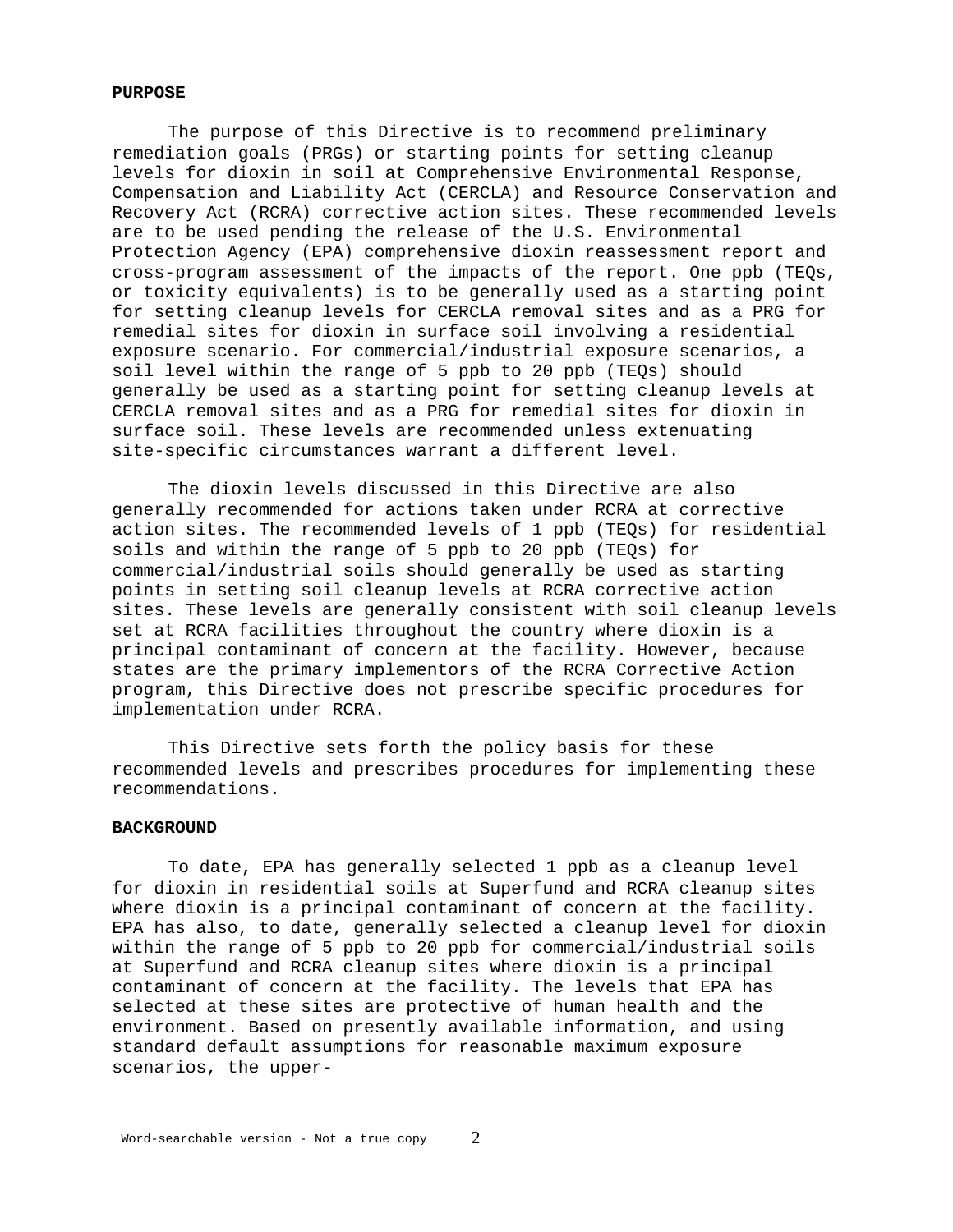bound lifetime excess cancer risk from residential exposure to a concentration of 1 ppb dioxin is approximately 2.5  $\times$  10<sup>-4</sup>, which is at the higher end of the range of excess cancer risks that are generally acceptable at Superfund sites. The calculated upper-bound excess cancer risk associated with a lifetime commercial/industrial exposure to 5 ppb, or the lower end of the range recommended for commercial/industrial soils, is approximately 1.3 x 10-4, which is also within the CERCLA risk range. It should be noted that there is more difficulty in generalizing about the cancer risk associated with commercial/industrial cleanup levels than there is with residential cleanup levels due to the greater variability in exposures associated with commercial/industrial scenarios. Accordingly, the consultation process for Superfund sites referenced in the implementation section of this Directive should be used to ensure the selection of appropriate, protective dioxin levels at CERCLA commercial/industrial sites. Similarly, for RCRA corrective action sites, please refer to the implementation section of this Directive.

EPA is presently completing work on a comprehensive reassessment of the toxicity of dioxin, to be embodied in the documents entitled "Health Assessment Document for 2,3,7,8 tetrachlorodibenzo-p-dioxin (TCDD) and Related Compounds" and "Estimating Exposure to Dioxin-like Compounds." The reassessment report, which is scheduled to be issued in 1998, will represent the culmination of an Agency-wide effort to collect, analyze and synthesize all of the available information about dioxin. It has undergone significant internal and external review and is one of the most comprehensive evaluations of toxicity of a chemical ever performed by the Agency. Following release of the report, the Office of Solid Waste and Emergency Response (OSWER) will participate in a cross-program review of the implications of the report for the regulation and management of dioxin by EPA. We anticipate that this review will culminate in OSWER guidance addressing the management of dioxin at CERCLA and RCRA sites.

The Office of Solid Waste and Emergency Response does not believe it is prudent to establish new, and possibly varying, precedents for Superfund or RCRA dioxin levels just prior to the release of this reassessment report. As with any other pollutant, it is important that EPA ensure appropriate national consistency in remediation efforts. The Agency has used 1 ppb as a residential cleanup level and between 5 ppb and 20 ppb as a commercial/industrial cleanup level at CERCLA and RCRA cleanup sites for dioxin in soil in the past; it is anticipated that OSWER will be issuing guidance, informed by the reassessment effort, that will provide a basis for the selection of dioxin cleanup levels in the near future. In the interim, for sites that require the establishment of a final dioxin soil cleanup level prior to the release of the reassessment report and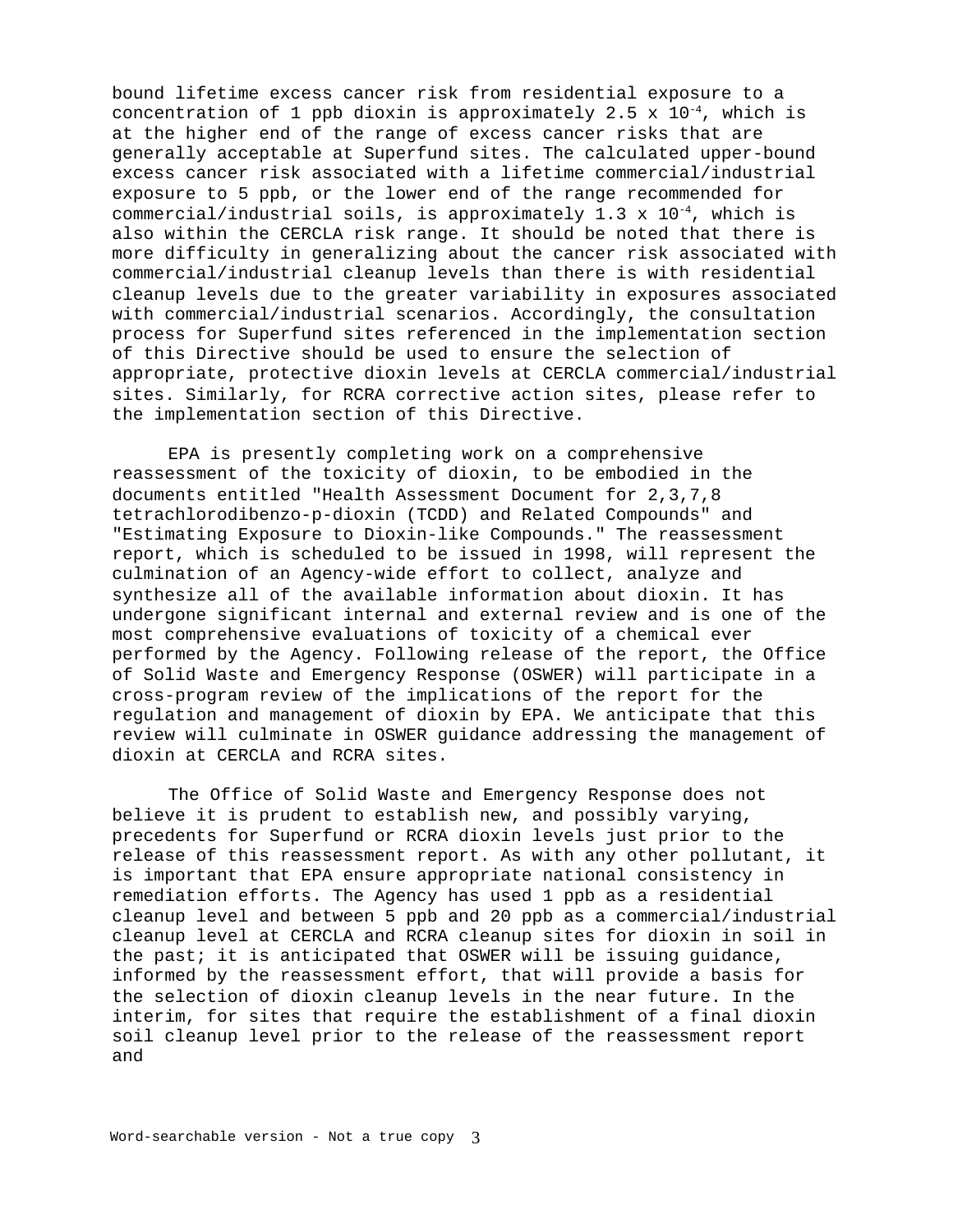development of OSWER guidance, EPA should generally use 1 ppb (TEQs) as a starting point for residential soil cleanup levels for CERCLA non-time critical removal sites (time permitting, for emergency and time critical sites) and as a PRG for remedial sites. EPA should generally use a level within the range of 5 ppb to 20 ppb (TEQs) as a starting point for cleanup levels at CERCLA non-time critical removal sites (time permitting, for emergency and time critical sites) and as a PRG for remedial sites for commercial/industrial soil. These levels should also be used as starting points in setting soil cleanup levels at RCRA corrective action sites.

For CERCLA remedial sites, consistent with 40 CFR §  $300.430(f)(5)(iii)(D)$ , EPA should commit to reviewing Records of Decision (RODs) (i.e., RODs in which this Directive has been used to develop dioxin soil cleanup levels) promptly following the release and analysis of the reassessment report and OSWER guidance, and, if necessary, to making changes to the RODs and cleanup actions, based on the information contained in the reassessment report and in the OSWER guidance. Similarly, in the case of non-time critical removal actions (time permitting, for emergency and time critical actions), EPA should commit to reviewing Action Memoranda promptly following the release and analysis of the reassessment report and OSWER guidance, and, if necessary, to making changes to the Action Memoranda and cleanup actions, based on the information contained in the reassessment report and the OSWER guidance. EPA should similarly commit to reviewing RCRA cleanup decisions (i.e., decisions for which this Directive has been used) promptly following the release and analysis of the reassessment report and OSWER guidance.

#### **IMPLEMENTATION**

Regional management should consult with the appropriate Office of Emergency and Remedial Response (OERR) Regional Centers on all proposed Fund and Potentially Responsible Party-lead site decisions under CERCLA, including other Federal agency-lead and state-lead site decisions, involving the development of dioxin soil cleanup levels for non-time critical removal sites (time permitting, for emergency and time critical removal sites) and remedial sites. Consultation should be initiated at the risk assessment stage. For Federal agency-lead sites, OERR will, in turn, notify the Federal Facilities Restoration Reuse Office of ongoing consultations. The Office of Site Remediation Enforcement will provide support if enforcement issues are identified. For consultation procedures, refer to the OSWER "Headquarters Consultation for Dioxin Sites", 9200.4-19, December 13, 1996, plus the OSWER "Consolidated Guide to Consultation Procedures for Superfund Response Decisions", 9200.1-18FS, May 1997.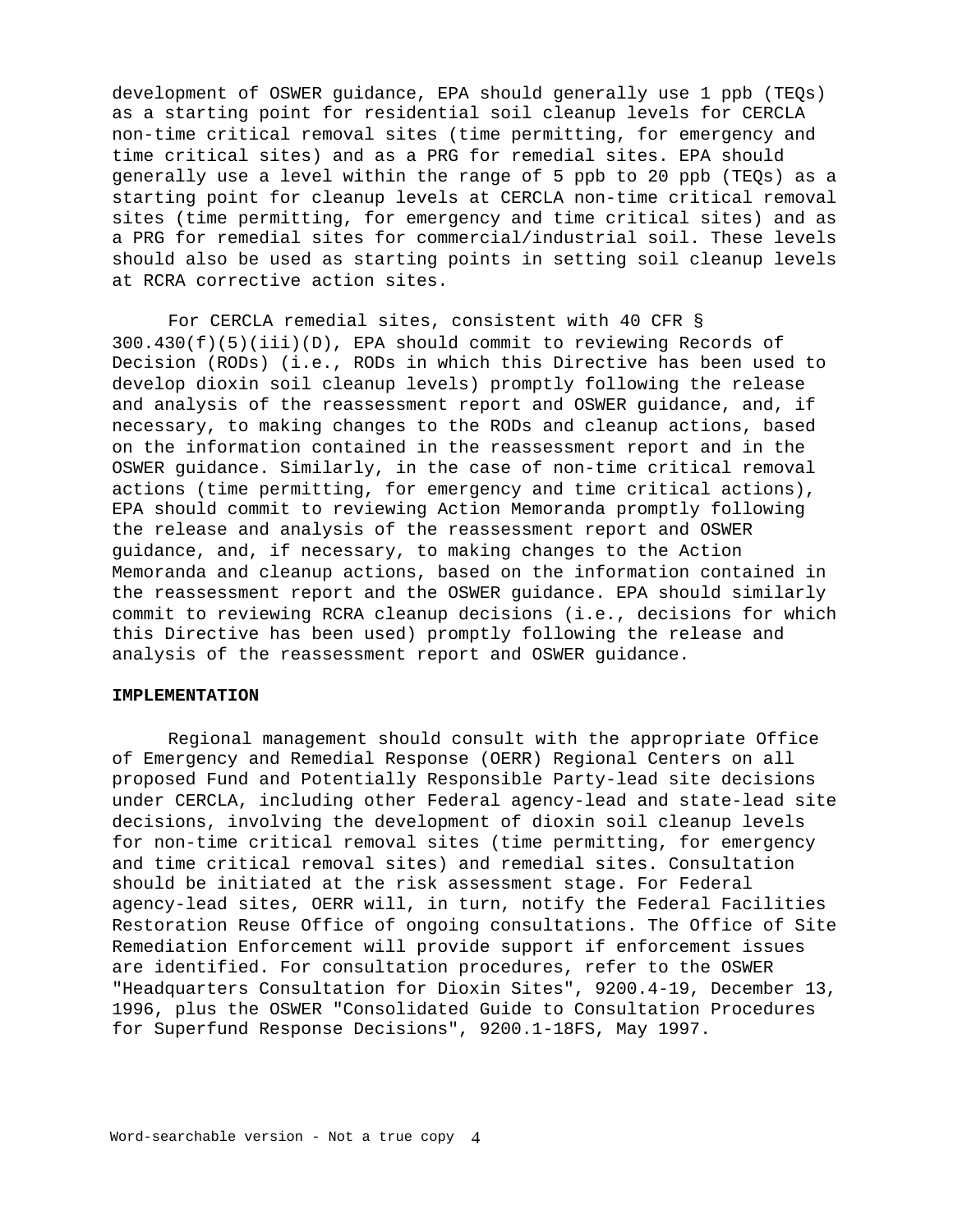In the case of EPA-lead RCRA corrective action sites, Regions should provide the Office of Solid Waste Permits and State Programs Division (OSW/PSPD) with proposed dioxin soil cleanup levels (i.e., prior to notice and comment) in order to ensure appropriate implementation of this Directive. For state-lead RCRA corrective action sites, it is also recommended that states use the dioxin levels recommended by this Directive as starting points in setting soil cleanup levels. States are encouraged to share their approaches with the Regions in a manner consistent with established procedures for EPA support and oversight of state RCRA Corrective Action programs.

The levels in this Directive are recommended unless extenuating site-specific circumstances warrant different levels, a more stringent state applicable or relevant and appropriate requirement (ARAR) establishes a cleanup level at CERCLA sites, or a more stringent state requirement applies at RCRA sites. We recommend that levels other than 1 ppb (TEQs) for residential soils and outside the range of 5 ppb to 20 ppb (TEQs) for commercial/industrial soils be used only where evidence exists that risks posed by the site differ from risks estimated using standard national default guidance values. These recommendations apply to RCRA corrective actions, CERCLA non-time critical removal actions (time permitting, for emergency and time-critical actions) and CERCLA remedial actions where cleanup levels are to be developed for dioxin in soil, regardless of whether dioxin itself drives the decision-making process.

The recommended levels found in this Directive, generally considered protective of human health and the environment, apply to surface soils. Please note that with respect to human health, these levels are based on the direct contact exposure pathway. The recommended levels in this Directive do not apply to other exposure pathways, such as migration of soil contaminants to ground water or to agricultural products. While the focus of this Directive is on soils, these recommended levels also apply to sediments in the event that this environmental medium is considered to be a direct exposure pathway for human receptors.

This document provides guidance to EPA staff. The guidance is designed to communicate national policy on dioxin cleanups for soil. The document does not, however, substitute for EPA's statutes or regulations, nor is it a regulation itself. Thus, it cannot impose legally-binding requirements on EPA, states, or the regulated community, and may not apply to a particular situation based upon the circumstances. EPA may change this guidance in the future, as appropriate.

If you have any questions concerning this Directive, please contact either Marlene Berg at (703)603-8701 in Headquarters or Elmer Akin of Region 4 at (404)562-8634, as Marlene and Elmer are